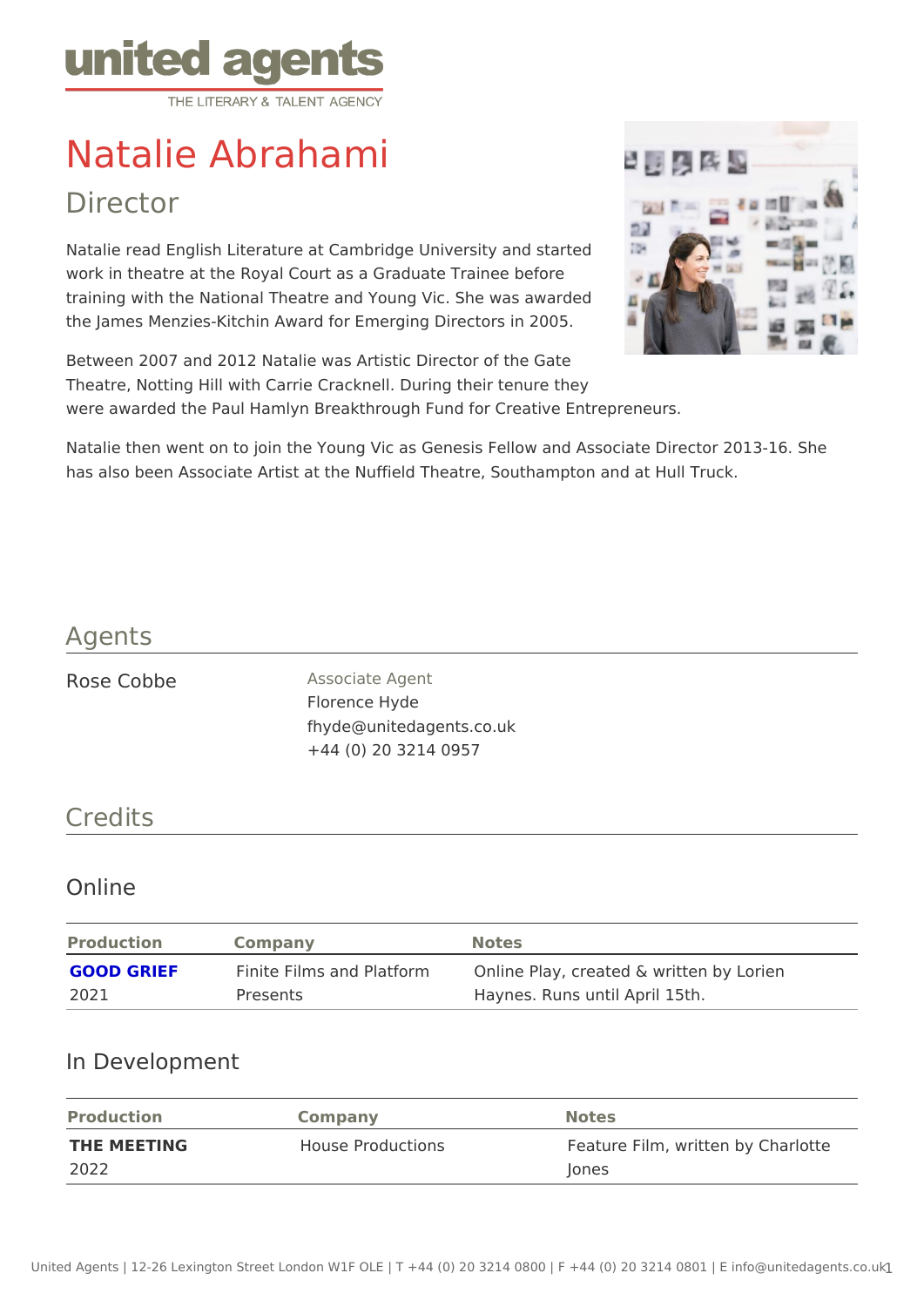| Production         | Company          | Notes                                                                   |
|--------------------|------------------|-------------------------------------------------------------------------|
| THE TRIALS<br>2022 | Donmar Warehouse | By Dawn King                                                            |
|                    |                  | THE TURN OF THE Linbury Theatre, Royal OBpeenrjaamin Britten - Composer |
| SCREW              | House            | Myfanwy Piper - Libretto                                                |
| 2021               |                  | Postponed due to Pandemic. Nev                                          |
|                    |                  | dates TBC                                                               |

## Theatre

| Production                   | Company                   | Notes                                                   |
|------------------------------|---------------------------|---------------------------------------------------------|
| SWIVE                        |                           | Sam Wanamaker Created by Natalie Abrahami and Ell       |
| $2019 - 2020$                | Playhouse, Globe Theakson |                                                         |
|                              |                           | Writer Ella Hickson.                                    |
| ANNA                         | National                  | Created by Ella Hickson, Ben and Ma                     |
| 2019                         |                           | Ringham                                                 |
| THE MEETING                  |                           | Minerva, Chichesterby Charlotte Jones                   |
| 2018                         | Festival Theatre          |                                                         |
| MACHINAL                     | Almeida                   | by Sophie Treadwell                                     |
| 2018                         |                           |                                                         |
| WINGS                        | Young Vic                 | by Arthur Kopit                                         |
| 2017                         |                           |                                                         |
| <b>QUEEN ANNE</b>            |                           | Theatre Royal Haymbayrk betlen Edmundson                |
| $2015 - 2017$                | & Swan Theatre, RSC       |                                                         |
| AH, WILDERNESS!              | Young Vic                 | by Eugene O'Neill                                       |
| 2015                         |                           | "Natalie Abrahami's haunting, witty                     |
|                              |                           | production" **** The Independent                        |
| HAPPY DAYS by SamuYedung Vic |                           | "Natalie Abrahami's production is                       |
| <b>Beckett</b>               |                           | perfectly pacedStevenson is                             |
| 2015                         |                           | magnificent" ***** Evening Standard                     |
| HAPPY DAYS by SamuYedung Vic |                           | "Juliet Stevenson gives an extraordi                    |
| <b>Beckett</b>               |                           | expressive performance in Natalie                       |
| 2014                         |                           | Abrahami's brutal and tender product                    |
|                              |                           | **** Time Out                                           |
| AFTER MISS JULIE             | Young Vic                 | by Patrick Marber                                       |
| 2012                         |                           |                                                         |
| YERMA                        |                           | Gate Theatre & HulByrluckca, in a new version by Anthor |
| 2011                         |                           | Weigh                                                   |
| A MIDSUMMER NIGHTHSeadlong   |                           | National Tour                                           |
| DREAM                        |                           |                                                         |
| 2011                         |                           |                                                         |